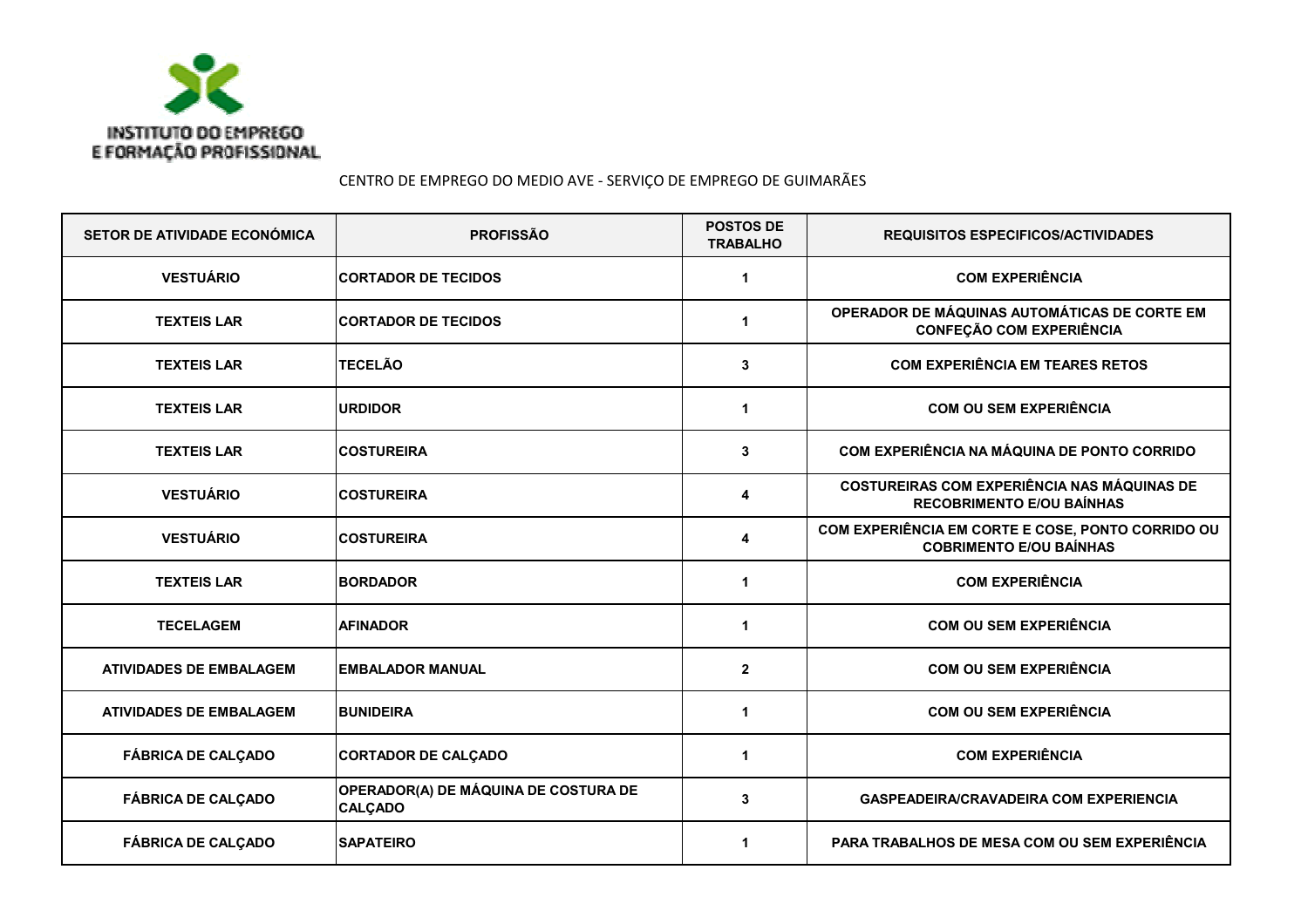| <b>RESTAURAÇÃO</b>                                                                        | <b>COZINHEIRO</b>                                                      | 1                    | COM CONHECIMENTOS DE COZINHA ASIÁTICA E INDIANA                                                                                                                                                                |
|-------------------------------------------------------------------------------------------|------------------------------------------------------------------------|----------------------|----------------------------------------------------------------------------------------------------------------------------------------------------------------------------------------------------------------|
| PREPARAÇÃO DE PRODUTOS DA PESCA PREPARADOR DE PEIXE CONGELADO,<br><b>E DA AQUICULTURA</b> | DESAGREGAÇÃO, CORTE E EMBALAMENTO                                      | 1                    | <b>COM OU SEM EXPERIÊNCIA</b>                                                                                                                                                                                  |
| ALUGUER DE OUTRAS MÁQUINAS E<br><b>EQUIPAMENTOS, N.E.</b>                                 | <b>VENDEDOR EM QUIOSQUE E EM MERCADOS</b>                              | 1                    | <b>EXPERIÊNCIA NO CONTACTO COM O PÚBLICO/CLIENTE FINAL EM</b><br><b>CONTEXTO DE FEIRA/MERCADO. DESENVOLTURA NO CONTACTO</b><br>COM PESSOAS DE LÍNGUA ESTRANGEIRA (A QUINTA TEM<br><b>COMPONENTE TURÍSTICA)</b> |
| <b>CARPINTARIA</b>                                                                        | ENCARREGADOS DAS INDÚSTRIAS DA MADEIRA E<br><b>CORTICA</b>             | $\mathbf{1}$         | <b>COM EXPERIENCIA</b>                                                                                                                                                                                         |
| <b>CARPINTARIA</b>                                                                        | OPERADOR DE INSTALAÇÕES PARA O TRABALHO<br><b>DA MADEIRA E CORTIÇA</b> | $\blacktriangleleft$ | OPERADOR DE MÁQUINAS NA ÁREA DA FABRICAÇÃO DE<br>FOLHEADOS, CONTRAPLACADOS E LAMELADOS COM OU<br><b>SEM EXPERIÊNCIA</b>                                                                                        |
| <b>CARPINTARIA</b>                                                                        | <b>CARPINTEIRO DE LIMPOS</b>                                           | 1                    | <b>COM EXPERIENCIA</b>                                                                                                                                                                                         |
| INSTALAÇÃO DE CANALIZAÇÕES                                                                | <b>CANALIZADOR, INSTALADOR DE AR</b><br><b>CONDICIONADO</b>            | 1                    | <b>COM OU SEM EXPERIÊNCIA</b>                                                                                                                                                                                  |
| FABRICAÇÃO DE EMBALAGENS, PAPEL<br>E CARTÃO                                               | <b>REPRESENTANTE COMERCIAL</b>                                         | 1                    | <b>COM EXPERIENCIA</b>                                                                                                                                                                                         |
| <b>COMÉRCIO POR GROSSO DE</b><br><b>PRODUTOS QUÍMICOS</b>                                 | <b>REPRESENTANTE COMERCIAL</b>                                         | $\mathbf 1$          | <b>COM EXPERIENCIA</b>                                                                                                                                                                                         |
| <b>ESTAMPAGEM</b>                                                                         | <b>DESIGNER DE TÊXTEIS E MODA</b>                                      | $\mathbf{1}$         | <b>COM OU SEM EXPERIÊNCIA</b>                                                                                                                                                                                  |
| <b>ACTIVIDADES DE APOIO SOCIAL</b>                                                        | <b>TERAPEURA DA FALA</b>                                               | 1                    | <b>COM OU SEM EXPERIÊNCIA</b>                                                                                                                                                                                  |
| <b>COMÉRCIO POR GROSSO DE OUTRAS</b><br><b>MÁQUINAS E EQUIPAMENTOS</b>                    | ELETRICISTA DE CONSTRUÇÕES E SIMILARES                                 | $\overline{2}$       | <b>COM EXPERIENCIA</b>                                                                                                                                                                                         |
| <b>COMÉRCIO POR GROSSO DE BENS DE</b><br><b>CONSUMO</b>                                   | <b>OPERADOR DE MÁQUINAS</b>                                            | 1                    | COM EXPERIÊNCIA NO FABRICO DE PRODUTOS DE MATÉRIAS<br><b>PLÁSTICAS</b>                                                                                                                                         |
| VALORIZAÇÃO DE RESÍDUOS NÃO<br><b>METÁLICOS</b>                                           | SEPARADOR(A) M/F DE RESÍDUOS NÃO<br><b>METÁLICOS.</b>                  | 1                    | <b>COM OU SEM EXPERIÊNCIA</b>                                                                                                                                                                                  |
| <b>COMÉRCIO</b>                                                                           | <b>VENDEDOR EM LOJA</b>                                                | $\mathbf{2}$         | <b>COM EXPERIENCIA</b>                                                                                                                                                                                         |
| <b>CONSTRUÇÃO CIVIL</b>                                                                   | <b>PEDREIRO</b>                                                        | 5                    | TROLHA COM EXPERIÊNCIA ANTERIOR EM CONSTRUÇÃO DE<br><b>INFRAESTRUTURAS</b>                                                                                                                                     |
| ALUGUER DE MÁQUINAS E<br>EQUIPAMENTOS PARA A CONSTRUÇÃO<br><b>E ENGENHARIA</b>            | SERRALHEIRO DE MOLDES, CUNHOS, CORTANTES<br><b>E SIMILARES</b>         | 1                    | <b>COM OU SEM EXPERIÊNCIA</b>                                                                                                                                                                                  |